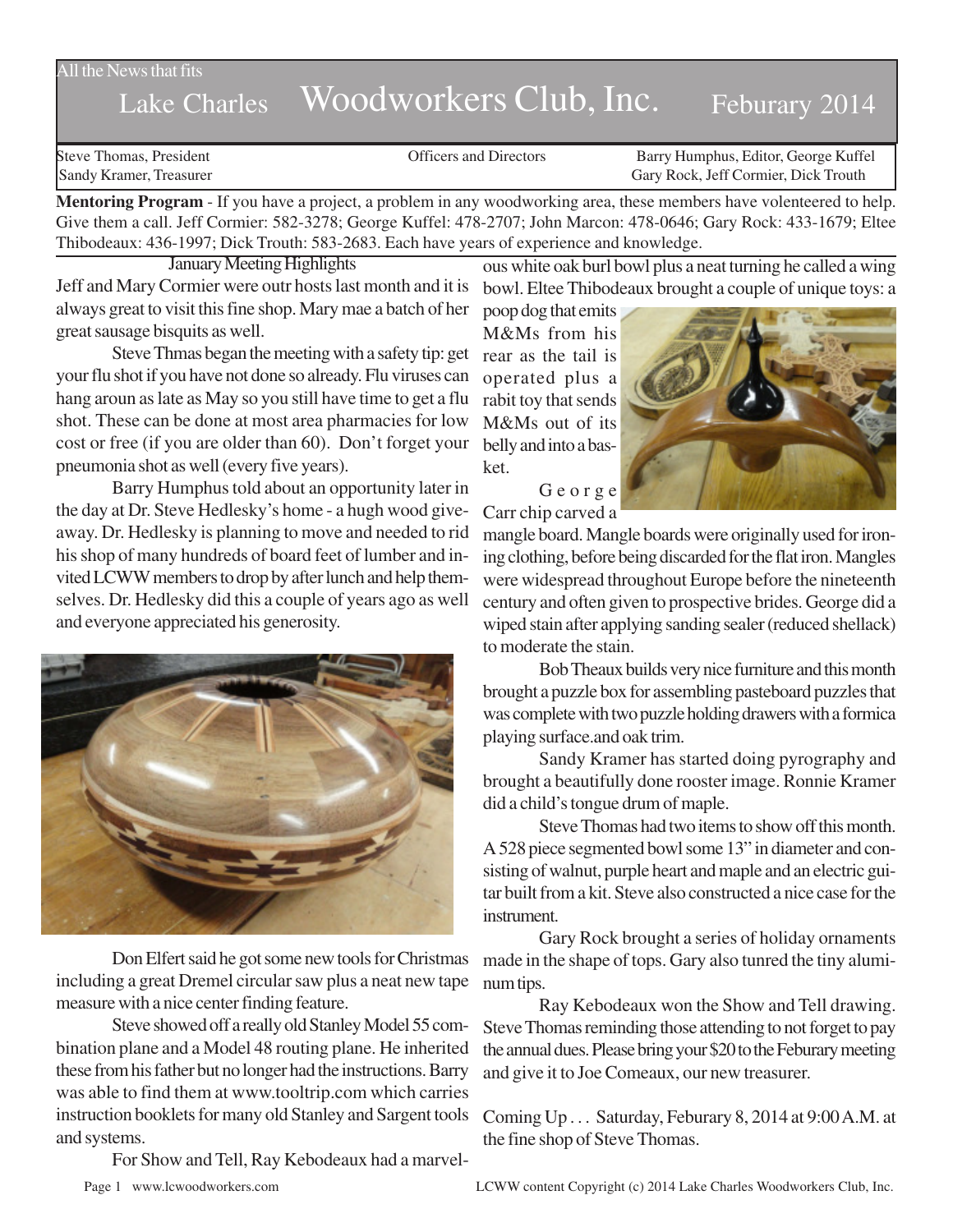## Sliding Miter Saws Do More

Sliding mitersaws have pretty much replaced radial-arm saws in woodworking shops and job sites thanks to their lower cost, improved accuracy, and portability. Few users realize, though, that these machines also can make partial-depth cuts, such as those in half-lap joints, dadoes, or rabbets. You'll find a slider especially handy when building large outdoor projects made of hard-to-handle, big--and often wet--lumber.

For through cuts, all mitersaws are designed to cut just below table level in front of the fence. But when you raise the blade for partial-depth cuts, the curve of the blade no longer reaches the fence, also reducing crosscutting capacity. Make certain the the work piece is clamped securly to avoid a flying work piece.

To find exactly where the blade will cut, begin by setting the depth of cut--typically half the part thickness- using the saw's depth stop.. (See your owner's manual.) Unplug the saw and pull the blade toward you as far as it will go. If your saw has a laser marker, use this to find where the blade will cut.

If your saw doesn't have a laser locater, you can add one to most sliding and non-sliding miter saws. These cost anywhere from \$12-45 depending on the seller and saw. My old Delta slider uses one that replaces the large arbor washer and costs about \$25. The setup is simple and results in very accurate cuts.

But back to doing this without a laser mark. Lower the blade to cutting depth and mark the saw table directly below the center of the blade arbor. Now push the saw all the way back and mark its blade center as shown in the photo. The distance between these marks equals your saw's width capacity for that depth of cut. (For many 10" saws, that equals about 6".) Measure from the fence to the backlimit line and rip a scrapwood spacer about 1/16" wider than that dimension. Then use your saw's stock hold-down clamp (or double-faced tape) to secure the spacer against the fence.

Lay out the half-lap joint on your workpiece and hold it against the spacer. Note: Depending on the saw, pushing the workpiece out this far from the fence might leave it with little support from the saw table. Supplement with infeed and outfeed support, if neccesary. Cut a kerf at both ends to define the joint.

Eliminate the waste between the end kerfs by cutting repeated kerfs between them, as shown in the photo. Use a hammer to break off the fingers of waste wood between the end kerfs. Now flatten the bottom of the dado using your widest chisel, shown in photo, a block plane, or a shoulder or rabbet plane.

Test the joint for a snug fit. For too-tight joints, saw the same amount of waste from both parts until they slide together with light taps from a rubber mallet.

If you own a radial arm saw, all of this works the same way and in many ways is a more versital power tool. However, you have to have space in your shop to accomodate one. Should you want a radial, George Kuffel has a very nice DeWalt unit for sale at a good price. *Thanks to Wood Magazine for the idea.*

Improving Accuracy of the Table Saw

Even old hand-me-down saws and low-cost benchtop machines can produce clean, on-the-money cuts. I'll tell you how. Somewhere between measuring every workpiece with a micrometer and troweling in wood putty lies attainable accuracy. Whether you're preparing to buy a new tablesaw or putting off some much-needed maintenance on your existing saw, it's critical to get it dialed-in so all your cuts will be flawless. Go beyond what's covered in your owner's manual for spot-on accuracy.

You'll find the best and least expensive tablesaw accessories at an office supply store, of all places. Invest about \$10 in a couple of plastic drafting triangles. They give you perfect 90°, 45°, 60°, and 30° corners for setting blade angles and miter angles.

To set a blade angle, raise the blade fully and register the triangle against the body of the blade, not against the teeth. Raising the blade fully gives you the most surface for the triangle to rest against. Lower the blade to the proper cutting height after setting the angle.

An extension screwed to the miter-gauge head is a great and inexpensive way to improve the quality and accuracy of your cuts. Use a flat length of 3/4" plywood, MDF, or hardwood.

The extra surface steadies longer stock. An extension that reaches past the blade backs up the cut, preventing tear-out on the back edge of the workpiece.

If you own a benchtop saw that won't accept a dado blade to cut a rabbet, you need to make a series of cuts and nudge the fence over slightly between passes. The trick with this method is getting each cut precisely the same depth. A simple way to apply consistent pressure downward during each pass is to use a hold-down. A hold-down prevents the workpiece from rising off the table, ensuring cuts of equal depth. When clamping the hold-down to the fence, use the workpiece as a gauge. Bevel the leading edge of the holddown to guide the board under it.

And here's a bonus tip: Use a rip blade for the best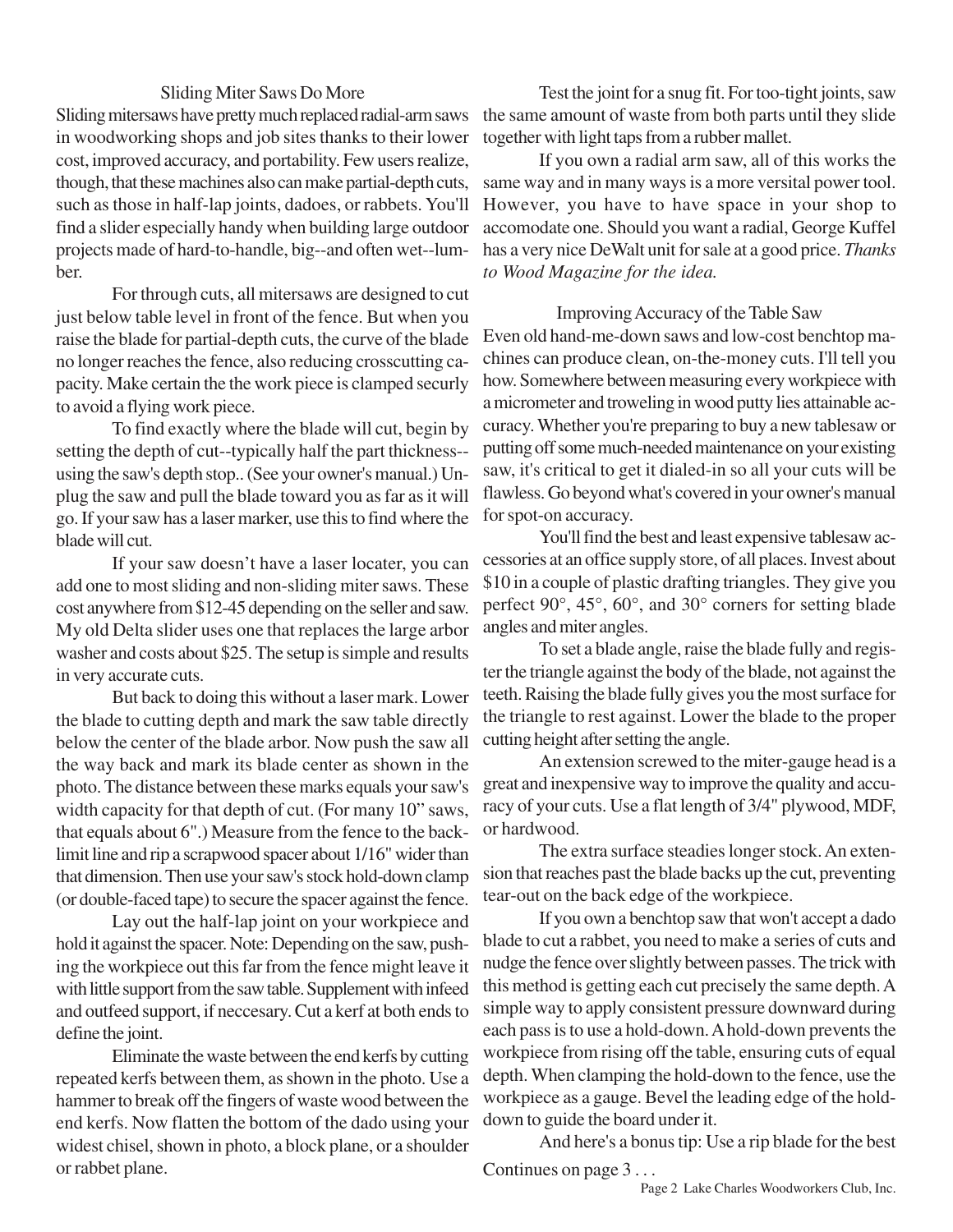results. Its square-profile raker teeth cut a smooth, flat bottom.

It's often smart not to cut to finished size on the first pass. Instead, cut the workpiece slightly oversize; then sneak up on the final dimension for a perfect fit. This works especially well when the piece must fit into an existing opening.

An easy way to sneak up when crosscutting is to use a stopblock. When you can safely hang on to the "keeper" piece, clamp a stopblock to a miter-gauge extension. Nudge the stopblock toward the blade between cuts to get to the desired length. Once the stopblock is positioned, you can cut any number of pieces to identical lengths.

For keeper pieces too short to hang on to, attach the stop to the rip fence. The stop creates space for the cutoff to rest safely between the blade and fence without being kicked back. Cut test pieces until you have the rip fence and stopblock set properly.

Cutting sheet goods to size can be a challenge on any size saw. Make the initial cut about 1/8" oversize. This reduces the size of the sheet and makes it easier to handle. Then reposition the rip fence to trim the more manageable panel to finished size.

To precisely mount miter-slot guides to a sled, first place a couple of washers in each miter-gauge slot. Then set the guides on top of them, as shown in top photo. The guides should sit just above the surface of the tablesaw. If they don't, add another washer or two. Put a strip of double-faced tape on top of each guide.

Use the rip fence to help squarely position the base as you lower it onto the guides, as shown bottom photo. Press the base firmly onto the guides; then carefully remove the base with the guides attached. Now screw the guides in place. *Idea from Wood Magazine edited by Barry Humphus.*

## Ramp-up Your Table Saw

For most woodworkers, the shop revolves around the tablesaw. So it makes sense to pump up that machine to be the best it can be. Sometimes, achieving peak performance with this vital tool requires upgrading factory parts with aftermarket add-ons. But with hundreds—if not thousands of catalog and Web pages devoted to tablesaw accessories, finding the right ones can be a crapshoot. To help you out, we shop-tested dozens of today's greatest tablesaw addons and winnowed the list down to these items most deserving a spot in your shop.

factory fences now equal or exceed aftermarket models.<br>Page 3 Lake Charles Woodworkers Club, Inc. In recent years, tablesaw manufacturers have really stepped up their games when it comes to rip fences. Many

Continued from page 2 Biesemeyer fences are simple, solid and with super-flat faces plus it doesn't provide fancy microadjusters or T-slots for mounting jigs or feather boards. But it does its job supremely well and never has let us down in many years of use.

> Factory-supplied tablesaw miter gauges have a reputation for being inadequate and inaccurate. That's why replacement miter gauges—some souped-up with length stops, adjustable-width miter bars, and positive stops every degree (or even down to .1°)—are all the rage among woodworkers. Incra's 1000SE, for example, proved superior to the others and offers the best length stop on the market, with precise 1/32" repeatability and a microadjuster for length.

> Most serious tablesaw accidents result from kickback (when the rising teeth at the rear of the spinning blade lift and launch the workpiece back at the operator). Splitters prevent kickback, but if you put your factory guard on the shelf, you're robbing yourself of the protection provided by its splitter. MJ Splitters brand mount on a zero-clearance throat-plate insert you buy or make yourself. The slightly off-center mounting pins allowed us to rotate the splitter 180° to actually press the workpiece against the fence. It's like having a tiny feather board for the "keeper" behind the cut. Use the green splitters with your full-kerf blades; use yellow splitters with thin-kerf blades.

> Every tablesaw (and router table, for that matter) needs a good set of hold-downs and hold-ins, such as feather boards, to keep the workpiece flat on the table and tight against the fence. A Grip-Tite magnetic featherbords grip a metal fence (or the auxiliary fence face included in this kit) ferociously, yet release with a quick flick of the release lever. And they work well as hold-ins because they also stick like glue anywhere on the cast-iron tables of your tablesaw or bandsaw.

> Traditional clamps always seem to get in the way of the workpiece when you use them to temporarily mount an auxiliary fence face. (And you just hate driving screws into a perfectly good fence if we can avoid it.) Sub-Fence Hole Clamps fit into holes you drill into the top edge of your auxiliary fence face. Use just one Hole Clamp to add a stopblock to your rip fence to gauge repeated crosscuts.

> If you don't have a cabinet saw, Ridgid's Flip-Top stand makes a great extra hand in the shop. Research found that its tilting top gently guides a sagging workpiece up to tablesaw-top level, so you could set it up a few feet behind the saw for outfeed support without fear of knocking it over. (The large 21×25" footprint helps, too.) This inexpensive support is stingy on storage space, folding to only 3-1/2" flat. Once again, we thank the folks at Wood Magazine for the ideas for making your table saw more productive. Barry